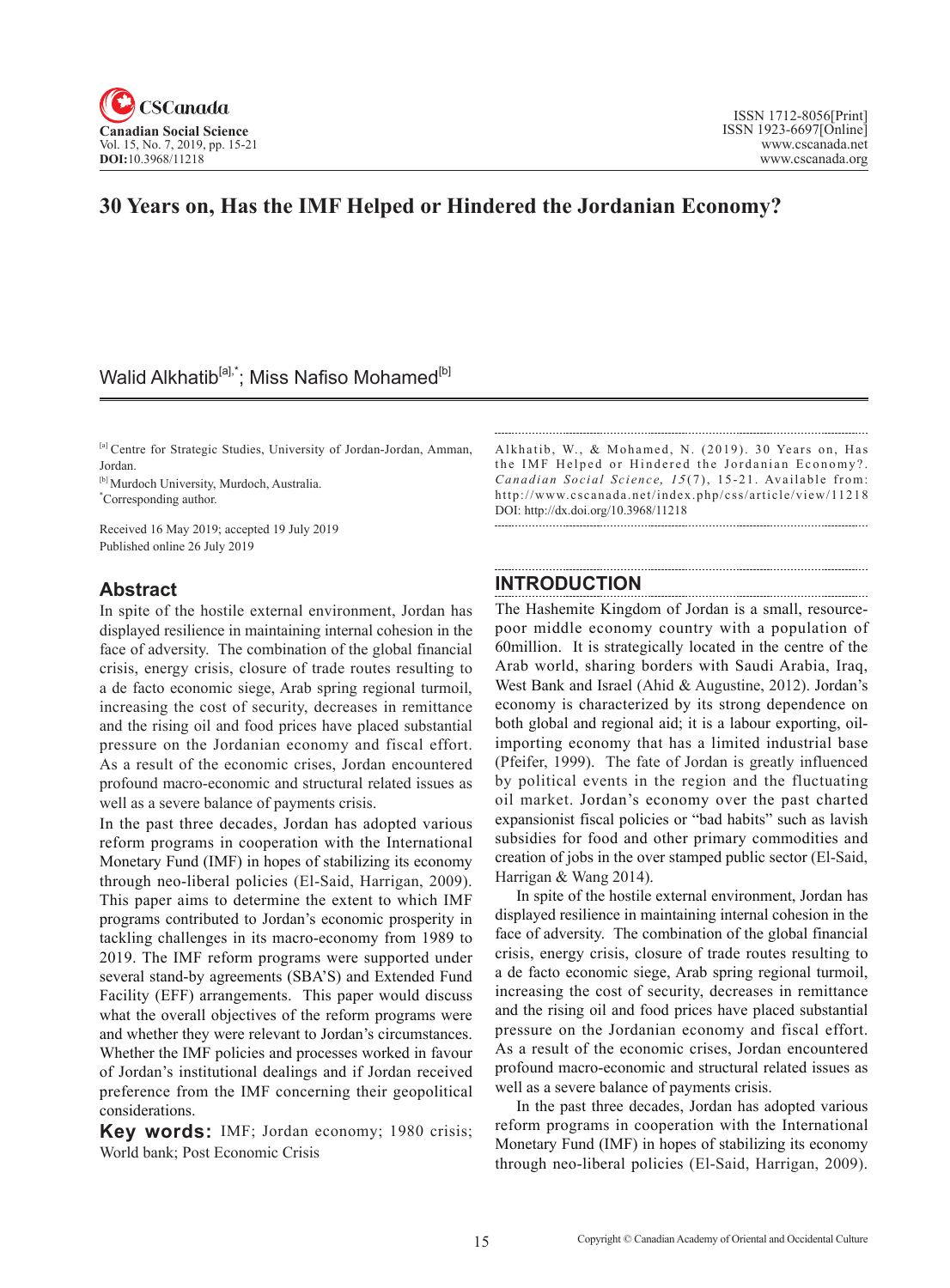This paper aims to determine the extent to which IMF programs contributed to Jordan's economic prosperity in tackling challenges in its macro-economy from 1989 to 2019. The IMF reform programs were supported under several stand-by agreements (SBA'S) and Extended Fund Facility (EFF) arrangements. This paper would discuss what the overall objectives of the reform programs were and whether they were relevant to Jordan's circumstances. Whether the IMF policies and processes worked in favour of Jordan's institutional dealings and if Jordan received preference from the IMF concerning their geopolitical considerations.

#### **ECONOMIC PROSPERITY IN THE 1970'S AND EARLY 1980'S**

To comprehend the fundamental economic issues facing Jordan, it is essential to discuss the period after the 1973 Arab-Israeli War due to its enduring repercussions on the economy (El-Said, Harrigan & Wang, 2006). During this period, Palestinian refugees who were at the time residing in Jordan considered work in the surrounding Gulf states due to the lack of opportunities in Jordan, and this led to the first wave of exporting skilled workers to Oil-rich Arab countries (El-Said & Harrigan, 2014). In the 1980s almost one-third of the labour force was employed in the gulf leading to an increase in the inflow of remittance, which increased the private consumption to 8.8 % (1970- 1980).

Following the war, the United States (U.S.) government coerced the Jordanian government to enter a peace treaty with Israel. This placed the late King Hussein at the time in an awkward position as half of his population were of Palestinian origin and directly or indirectly supported the PLO. The Palestinian community in Jordan also dominated the private sector, severing ties with the Palestinians would create uncertainty in both political and economic future of Jordan (El-Said, Harrigan & Wang, 2006). Therefore, a peace treaty with Israel would have been synonymous with political jeopardy. This motivated the U.S. suspending all aid revenue to Jordan as a consequence of King Hussein's political stance. Hence, it led to the reluctance of both the IMF and World Bank to enter Jordan. However, after the war ended, Jordan received financial aid from both the international community and regional states due to the political and economic conditions (El-Said & Harrigan, 2014). The wealth of the Oil-rich Arab states also contributed high levels of aid to Jordan, which compensated for the absence of American assistance. Simultaneously the demand for Jordanian industrial and agricultural exports in the region increased, more than half of Jordanian exports and imports were with the Arab countries. Jordan also imported its Oil from the region, which was its highest imported commodity, during the 1970's-1980' s it solely came from Iraq at a highly subsidized price (El-Said, Harrigan & Wang, 2006).

Additionally, Jordan, in the 1970s, strengthened its import substitution industrialization strategy (ISI) that commenced in the 1950s (Imai, 2012). The government introduced a range of protective measures comprising of financial incentives and high tariffs and non-tariff obstacles that were implemented to protect the domestic market from foreign competition to prompt domestic production (El-Said, Harrigan & Wang 2014). These protection methods were put in place temporarily in hopes to encourage new industries to mature adequately to face foreign competitors.

Despite the government's actions to increase its trade revenue, Jordan heavily relied on a massive inflow of external aid and remittances to manage its economy and meet the targeted growth rates. As a result of the inflow of aid and remittances during this period, Jordan generated strong economic outputs (El-Said, Harrigan & Wang 2014). The government was able to invest in both physical and human infrastructure; public spending also increased in the 1970s from 35.3% to 47% in the 1980s. As an outcome of the positive economic outputs, Jordan's economy performed strongly with an annual GDP increase of 11.6% and the unemployment rate reaching a low of 4.8% in 1982 (Assaf & Shteiwi, 2018). Jordan also observed improvements in areas such as an increase in literacy levels and access to education, a decrease in infant mortality rates, increase in life expectancy and advancements in physical infrastructure (El-Said, Harrigan, 2009).

While Jordan witnessed strong economic growth during this period, it is essential to consider specific characteristics that illustrated the Jordanian economy. First, despite the massive inflow of aid, the Jordanian government experienced large budget deficits, without aid the GDP ratio to the budget deficit would be 28.6% however, with the help of aid this budget deficit decreased to 10.8% (Jordan Strategy Reform, 2017). Second, the economy was also experiencing a growing trade discrepancy that surpassed the 50% GDP mark in 1980. The dependency on aid and remittances had clear negative implications such as trade and budget deficits (Jordan Strategy Reform, 2017). This made the Jordanian economy reliant on external outputs in which policymakers had little to no control off. This was the first of many external income shocks that soon pursued to control the growth dynamics of the country (El-Said, Harrigan & Wang 2014).

### **THE 1989 CRISIS**

The 1980's collapse of the oil market significantly impacted regional economies as the sharp decrease in oil prices led to an economic slowdown. Jordan, as an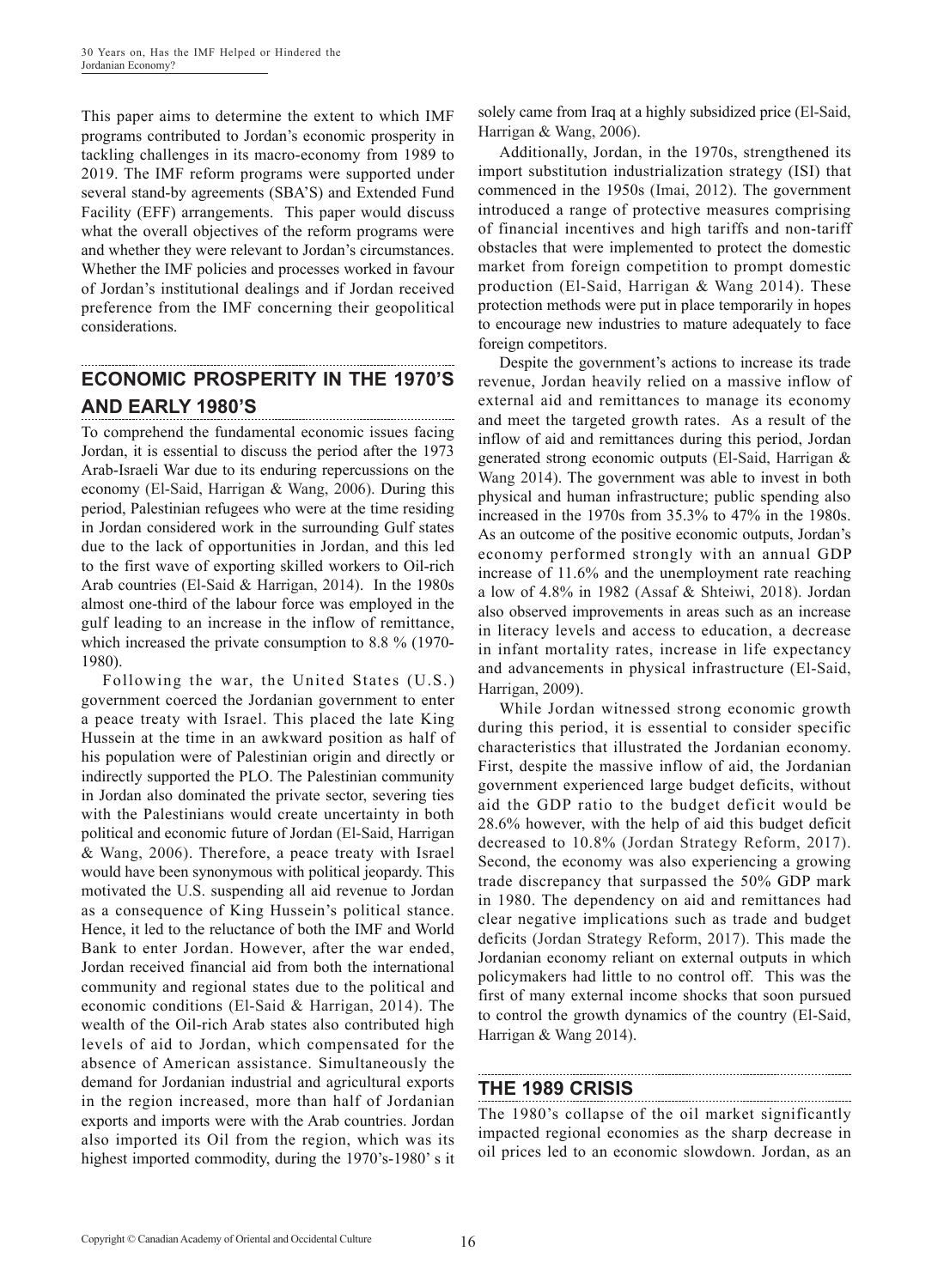oil-importing state to some degree, benefitted from the decrease in oil prices; however, confronted more significant challenges such as the decrease in remittances, investment and tourism revenue (El-Said, Harrigan & Wang 2014). Also, aid to GDP ratio decreased from 16.3% to 12.5% as Arab aid in the region was directed towards Iraq during the Iraq/Iran war. The decrease in oil prices also harmed the trade sector as the demand for Jordanian labour and products in the region weakened, and this led to a rise in unemployment in Jordan as many expatriates returned home (El-Said, Harrigan, 2009).

Additionally, despite the challenges of the external environment, the role of the Jordanian government further exacerbated the economic situation in the country. The government reinforced the protection of the local economy and avoided austerity measures advised by local economists (Jordan Reform Strategy, 2017). From the period of 1983 till 1988 the government implemented a range of expansionary policies centred on running down reserves and external borrowing. This led to the decline of reserves of the central bank in 1989 to a low of \$68million, which resulted in a significant increase in budget deficits. In 1989, the public debt reached a high of 9.5billion US, and the government was unable to fulfil its foreign debt commitments (El-Said, Harrigan & Wang 2014). Although Jordan entered into formal agreements with the Washington based financial institutions in 1989, both the IMF and World Bank played a dominant role in pushing for the liberalization of the Jordanian economy during the mid-1980s. The government decided to move to a floating currency amid both political and economic instability despite the warnings that the circumstances at the time would lead to a financial crisis (El-Said, Harrigan & Wang 2014).

During this period, there was also the increasing tension between the late King Hussein of Jordan and Arafat of the PLO; they failed to reach a consensus on who would represent Palestine during peace negotiations with Israel. As a consequence, King Hussein resorted to an approach where he held secret corporations with the Israeli state (El-Said & Harrigan, 2014). This rifted ties with the Palestinian community residing in Jordan which predominately dominated the private sector as the negotiations with Israel and ties with Westbank created insecurity in their economic and political future in Jordan. Therefore, the Palestinian community immersed in taking their capital elsewhere and reduced their investment activities in the country, which further contributed to the declining economic situation. The following six months the Jordanian dinar lost 50% of its value, and the countries per capita income was halved; as a result, the Jordanian government was forced to resort to IMF and World Bank to fund public spending and reschedule foreign debt. Subsequently, the living standards declined rapidly, and the social impact of the economic downfall was severe (El-Said, Harrigan & Wang 2014). The government's commitment to equity and poverty reduction over the past decades were immediately reversed. Within a year the living standards of Jordanians almost halved following the fall of the dinar value, high inflation rates and slow economic growth (Alam, Inchauste & Serajuddin 2017).

#### **IMF PROGRAM 1989-2004**

In 1989 Jordan entered into the first formal agreement with the IMF and was granted 60million SDR in Standby agreements (Pfeifer, 1999). We can argue that the IMF's involvement in Jordan was not only an outcome of Jordan's dire economic situation but also its political circumstances including its negotiations with Israel and the West Bank and its attempts to liberalize the economy which was greatly influenced by Washington (El-Said, Harrigan & Wang, 2006). The reform programs initiated by the IMF was funded through three Extended Fund Facility (EFF) and two Stand- By agreements between the periods of 1989 and 2004 (Assaf & Shteiwi, 2018). The programs aimed to focus on stabilizing Jordan's macroeconomy and amending structural challenges facing the general budget, which was a significant contributor to the economic crisis of 1989. The IMF was to also improve Jordan's increasing external debt, the retreating foreign exchange reserves at the Central Bank and the increasing deficit in the general budget.

The stabilization programs introduced by the IMF started with a period of austerity measures, which included freezing public sector wages, salaries and employment, reduction of public expenditure, increases in taxes and cutbacks in subsidies (Yom, 2015). As speculated, this led to the rise in poverty and social instability. Riots started across the nation predominantly in the southern cities in which there was a higher population of the poor, as a response to the government's reform policies which were worsening already devasting living situations (Alam, Inchauste & Serajuddin 2017).

When measuring the three performance indicators set by the IMF during the period 1989-2004, we observed that Jordan failed to meet all three set measures. First, Jordan did not meet the targeted economic outputs (Assaf & Shteiwi, 2018). Second, inflations rates were lower than expected although government expenditure was increasing, and the Dinar was pegged to the U.S. dollar as part of the reform measures (Zeitun & Benjelloun, 2012). Thirdly, the fiscal deficit notably decreased in the early '90s due to severe reductions in government expenditure; however, total government expenditure did not decrease rigorously (Assaf & Shteiwi, 2018). The only positive reform to emerge from the general budget reforms was the establishment of the Open Food Assistance program which was aimed at assisting those most in need and which was later discontinued.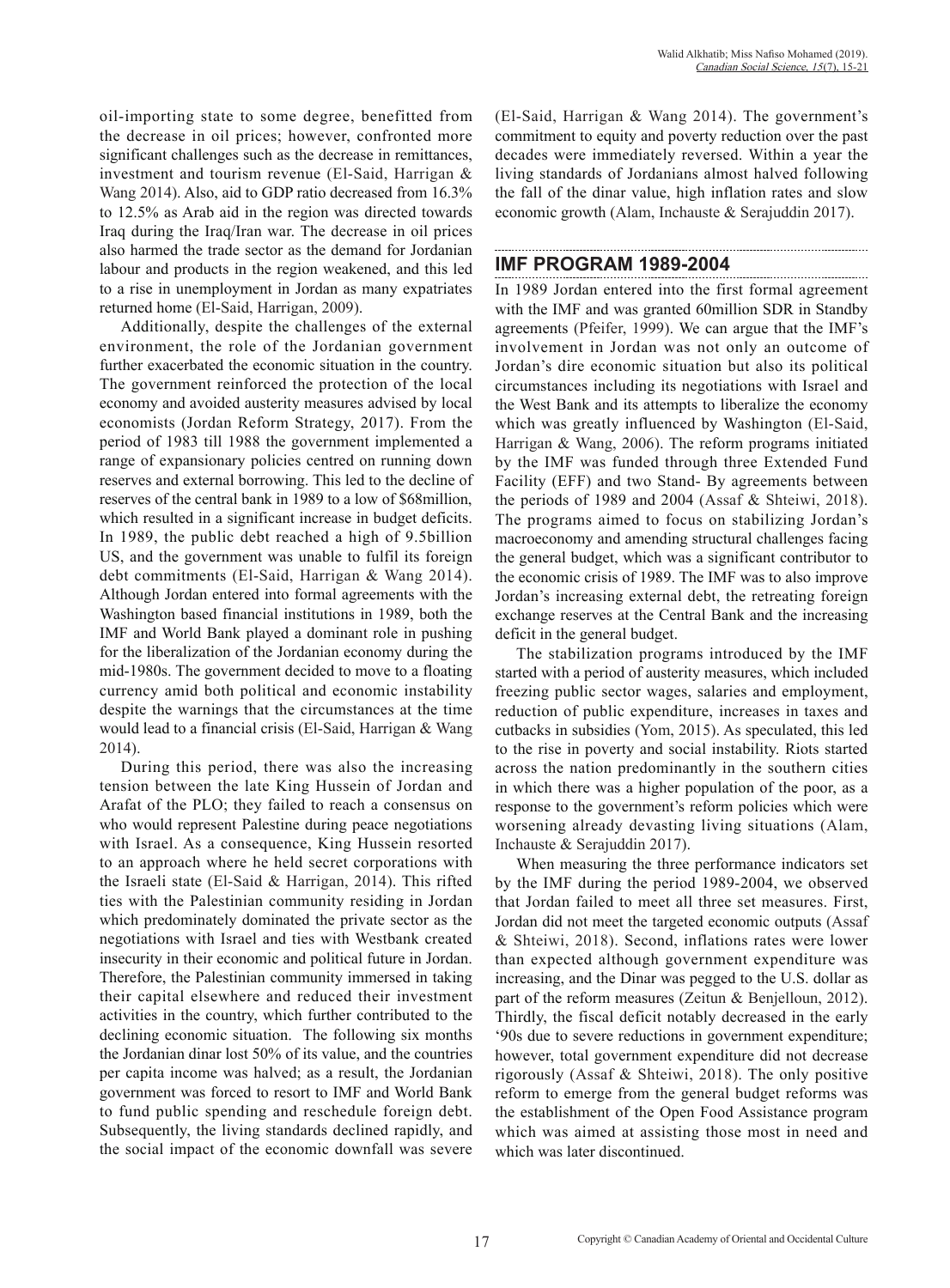During the Gulf-War in 1991-1992 Jordan refrained from supporting the U.S. and its allies during the coalition against Sadam Hussein and remained disengaged from the regional conflict irrespective of its strong opposition against foreign intervention (El-Said, Harrigan & Wang, 2006). As a consequence, all aid flows to Jordan from the U.S. and its Gulf allies were immediately discontinued, including the suspension of the IMF agreement with less than half of the finance been disbursed (El-Said, Harrigan & Wang, 2006). Correspondingly, the government restored price controls and capital market, refrained from price increases of food items and instead increased food and petrol subsidies. It was only the end of 1992 when King Hussein expressed his alignment with the U.S. and its allies against Sadam the IMF reinstated the agreement and aid revenue was reimbursed. The period following Jordan's alliance with the Coalition Jordan had become one of the largest recipients of U.S. aid in the region and the IMF lending facilities. This is a clear example of how Jordan's foreign policy was severely influenced by the U.S. as long as IMF and W.B. were providing financial assistance.

The SBA agreements were renewed for a period of 12 months, and 4.4 million was allocated. However, the government only witnessed real growth in the year 1992, and this was not due to the reform measures set by the IMF, but rather external factors such as the returning expatriates during the Gulf War (Assaf & Shteiwi, 2018). This led to more investment in the country and as an outcome, an increase in export revenue. Also, during the Gulf War, Jordan experienced a large influx of Iraqi's migrating to Jordan, which positively contributed to the economy as it witnessed increases in investments and production rates.

Following the renewal of the IMF agreement in 1992, Jordan focussed its resources in meeting the conditions set out by the IMF to liberalize its economy successfully, and it did this through strategically reforming its public sector by introducing a civil service program. The purpose of the plan was to cease public sector salaries, wages and all-new recruitment initiatives (Assaf & Shteiwi, 2018). Various processes were conducted to rationalize and reform the trade sector, including the removal of price controls and bans on imports, reducing the limitations on import and reducing the tariff rate. Additionally, in 1994, a General Sales Tax (GST) was introduced, and it covered a broad range of services at a 10% rate. Furthermore, in 1995, the Dinar was pegged to the U.S. dollar and currency was convertible, and this led to the capital market successfully liberalizing by the end of 1996 (Pfeifer, 1999).

Succeeding the end of the IMF and Jordan agreement, the government continued with the majority of the structural reforms enforced by the IMF. However, the government recommenced food and petrol subsidies that were halted during the stabilization period and introduced income taxes that compensated for the expenses of the new subsidies (Alam, Inchauste & Serajuddin 2017). The country during this period witnessed positive developments in its micro-economy due to two factors; first the pegging of the US dollar reinstated trust in the Jordanian dinar, second, the demand for Jordanian services and products increased across the world (Jordan Reform Strategy, 2017).

### **POST ECONOMIC CRISIS**

In 2011 the Jordanian economy was exposed to several external shocks after the global financial crisis. The severe impact of the financial crisis reflects Jordan's dependency on food and petrol imports that make it highly susceptible to fluctuations in regional economies (El-Said, Harrigan & Wang 2014). The fall in oil prices in the region led to an economic slowdown that in turn, affected tourism and expatiates revenue. Though the Jordanian banking sector was not affected by the crisis as it was relatively isolated from the global market due to structural changes implemented by the government (Alam, Inchauste & Serajuddin, 2017). The crisis could be described as a chain effect where the economic slowdown in the region influenced consumer behaviour in Jordan, as the decline in remittances and increase in oil prices impacted the purchasing power of Jordanians which as a result led to an increase in unemployment and poverty rates (Ahid & Augustine, 2012). The 2008 crisis also hindered the natural gas supply from Egypt following attacks in the Sinai region; the government increased the import of fuel to generate electricity to recompensate for the gas supply (Ahid & Augustine, 2012).

Subsequently, the Syrian war in 2011 had a substantial impact on the Jordanian economy as the large influx of Syrian refugees drained state resources such as health and education. Also, the increase in refugees led to a rise in inflation rates as the higher demand for food and services led to an increase in food prices and as a result, increase in food importation (Alshoubaki & Harris, 2018). Before the 2011 Syrian crisis, the government was aiming to reduce food importation to control the increasing food prices, but after the massive influx of refugees the government was unable to do so, and subsidies decreased (Alshoubaki & Harris, 2018). The war was also a burden on the trade sector as the transit routes to send good and services to Lebanon and Turkey were disrupted. This trade route generated 30% of imports and 11% of exports, disturbances of this trade route demanded Jordanian exporters find new trade routes (Alshoubaki & Harris, 2018).

As a consequence of the deteriorating economic situation in Jordan, the government pursued the IMF for a standby credit facility agreement to sustain fiscal and external stability (Assaf & Shteiwi, 2018). The aim of the SCF during the period between 2012-2015 was to first stabilise the macro-economy by carrying out a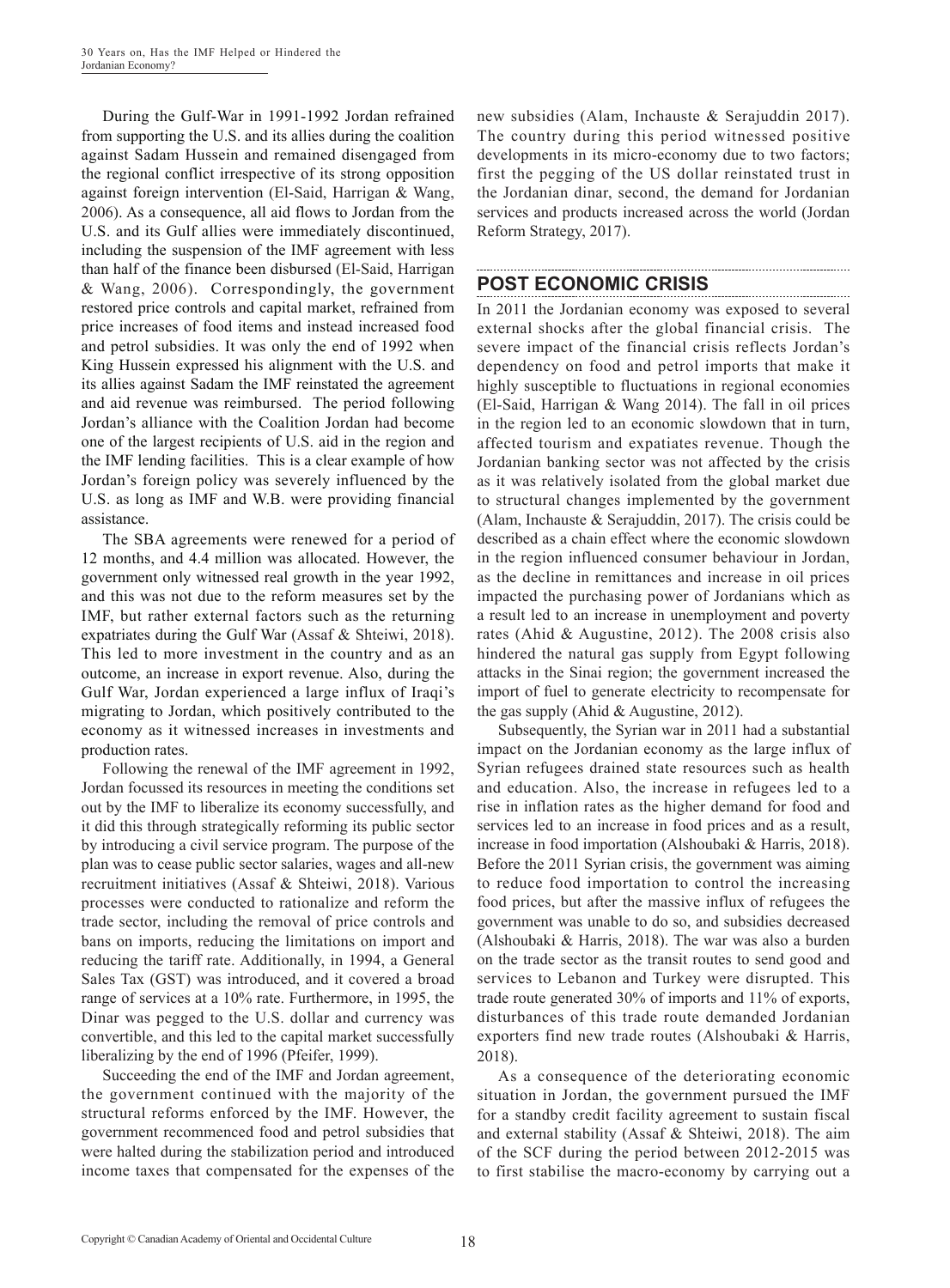range of monetary and structural policies to reduce the external imbalances in regional markets (Assaf & Shteiwi, 2018). This was conducted by restoring state institutions such as the National Electric Power (NEPCO) to the state to ensure they gain recovery. Second, construct fair government policies that offer better outcomes and opportunities for those most vulnerable rather than those of high income. Third, promote economic prosperity in the medium term by pursuing structural reforms to improve the investment climate (Assaf & Shteiwi, 2018).

To sustain the macroeconomy during this period, the government reinstated the IMF fiscal policies and introduced cash transfers to eliminate or reduce subsidies due to raising the living cost (Yom, 2015). As an outcome of the elimination of subsidies, the government offered cash transfers for Jordanian families whose annual income did not exceed 12,000 JD and did not possess any real estate or two cars (Cobham & Dibeh, 2010). The government also initiated reforms in the pension and taxation systems, and as a result of these fiscal policies the government was able to partly achieve fiscal sustainability as the external and total debt ratios have decreased significantly (Zeitun & Benjelloun, 2012).

Although there was slight economic progress in restoring the external stability, the country failed to meet the targeted economic growth rates set by the IMF. During this period, Jordan's actual growth rate ranged between 2.5 % and 3.5 % however; the expected growth rate was set between 3% - 4.5%. (Assaf & Shteiwi, 2018). Also, Jordan's economy did not meet the targeted inflation rates, IMF expected decreases in inflation rated due to the rise in fuel prices in the year 2012-2013 however the inflation rate began to decrease only in the year 2014 (Assaf & Shteiwi, 2018). Furthermore, despite the total and external debt ratios reducing significantly, the economy did not reach the expected debt-to-GDP ratio anticipated by the IMF in the period ending 2015. This highlights that although IMF supported programs contribute to positive changes in the overall economy, specific outcomes set by the IMF are not attainable (Assaf & Shteiwi, 2018).

#### **IMF PROGRAMS 2016-2019**

In June 2016 Jordan and the IMF entered into another Extended Fund Facility agreement to address the existing economic challenges such as the countries fiscal imbalance and debt levels (Economic Policy Council, 2018). The aim of the agreement was to ensure Jordan executes several structural reforms in its macroeconomy growth stimulation to raise 653 million USD in state revenue to stabilise the economy and enhance its competitiveness nature (Al-Katib, Abu Anzeh & Mansur, 2019). As discussed earlier the GDP grew at a  $2.5 - 2\%$ rate during 2011-2015 in comparison to the 2002-2010 average of 6.5%, which is the ideal growth rate for the economy to meet its market needs. The EFF objectives for 2016 was not significantly different from those of previous years. There were various structural procedures set out by the EFF during the period of 2016-2019 to reduce the deficit through both monetary and fiscal policies. In terms of economic growth, the set measures of the EFF were described to be more realistic and more achievable in comparison to previous arrangements, as the target growth rate for 2016 was 2.8% and the highest would be 4%. Furthermore, the tax reforms for this period included introducing a new income tax that would increase total tax revenue and stabilise public debt to 94% by the end of 2016 (Assaf & Shteiwi, 2018).

Reiteratively the government failed to achieve these measures as the debt reached 95.1% in 2016 and in 2018 it reached a high of 28%, and NEPCO was still recording losses. As anticipated increasing fees and energy prices during a period of weak economic growth would further decrease growth rate, and this resulted to cutbacks in government's revenue as individuals reduced their investment, consumption and production activities. The government predicted revenue following softening of EU policies for Jordanian exports that later failed considerably, investment prospects that came along with the signing of the Cooperation agreement with Saudi Arabia that was never really initiated and the reopening of trade routes with Iraq which did not accumulate much revenue (Al-Katib, Abu Anzeh & Mansur, 2019). Contrarily, the Jordanian government put into consideration the existing Syrian conflict and its repercussions on Jordanian institutions, the decline of trade, tourism revenue as a result of the instability in the region.

# **WHAT WERE THE IMPLICATIONS OF IMF PROGRAMS IN JORDAN?**

Although the IMF programs are highly criticized by academic's, the public, professionals and political parties over the last 15 years Jordan has observed slight economic progress during the period of IMF involvement in restoring external viability, attaining macro-economic stability and transforming the economic structure (Assaf & Shteiwi, 2018). Additionally, public debt has decreased, while fiscal stability has been partially achieved. The IMF considers the replacement of food subsidies with cash transfers, the introduction of comprehensive income and consumption taxation and amendments in the pension system as areas of success (Assaf & Shteiwi, 2018). However, such reforms fail to acknowledge the social impact they endure on society and undermine social provisions; thus, by diminishing social welfare provisions, the IMF underestimated the most imperative forms of authority (Al-Katib, Abu Anzeh & Mansur, 2019).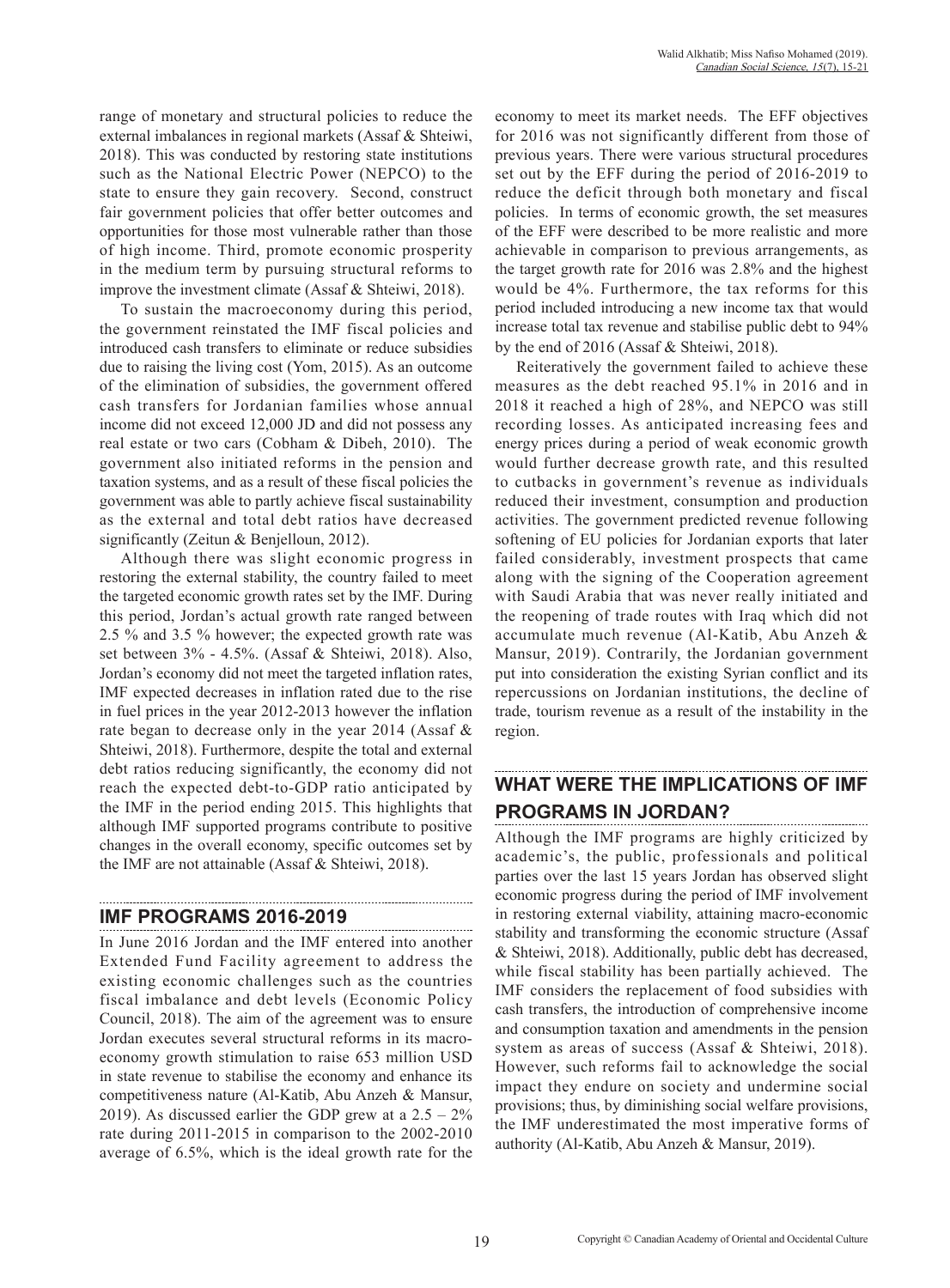Jordan's prolonged efforts in achieving economic success are often described as an IMF victory in the region or the "good pupils of the IMF" (Pfeifer, 1999). Contrariwise, Jordan's deep reliance on foreign aid resulted to blindly following IMF reform programs without any well-defined exit plans entailing how the country will convert these programs to coincide with their country's needs. Following the end of IMF agreement, the government's means of creating economic policies were greatly influenced by the IMF's former approaches rather than trying to establish policies that target its economic culture and mirrors the country's capacity and natural progression (Weaver, 2010). This is a clear example of how foreign aid contributes to the dysfunctionality of developing states as aid makes poor governments underperform.

Additionally, the governments lack of transparency when dealing with IMF programs is one of the biggest concerns of the public. The public is not engaged during the negotiating and designing of these programs (Al-Katib, Abu Anzeh & Mansur, 2019). There are no national dialogues or information transmission mechanisms put in place to engage the wider public. Hence, the IMF programs are established by IMF staff in reference to the country's national development plans with minimal participation from the Minister of Finance, who instead focuses his efforts in controlling what was implemented (Al-Katib, Abu Anzeh & Mansur, 2019).

Furthermore, the IMF policies focused significantly on increasing government revenue through the removal of subsidies and higher tax in the conquest of economic growth. The reform programs failed to comprehend how the population would adapt to these changes or how the private sector would cope with tax burdens in an already harsh economy (Al-Katib, Abu Anzeh & Mansur, 2019). The recent unemployment survey published in 2017 indicated that the unemployment rate was at 18.5% and was reaching a total of 36.4% for young people between 20-24, and 22.8% for degree holders. This showed that the reform programs failed to address the economic and social issues facing the younger population (Al-Katib, Abu Anzeh & Mansur, 2019). The IMF policies should have considered the future outlook for its policies during the initial stages of its involvement to help the Jordanian government implement the required institutions and policies changes to attain significant expenditure reforms.

It is also essential to discuss the political implication of IMF reform programs in Jordan, as discussed earlier in this paper, aid flow to Jordan has been subjective to the country's political position in regional politics (Al-Katib, Abu Anzeh & Mansur, 2019). There are extensive study and theoretical literature that explains the detriments of aid and the perception that aid allocation is broadly influenced by donor interest. Jordan is no exception to this analogy; many public and political figures discuss how the IMF reform programs coerce Jordan to comply with political concessions which are funded mostly by the Gulf countries and the U.S. (Al-Katib, Abu Anzeh & Mansur, 2019). This indicates that economic necessity is not the only factor that influences the scheduling of IMF loans and shift in foreign policy viewpoint such as the signing of the peace settlements with Israel is a good forecast. Hence, Jordan's geopolitical positioning in the region received preference from the IMF, despite Jordan not meeting the IMF's desired reform objectives as discussed above, this was tolerated by the IMF so it can maintain a strong foot in the region (El-Said, Harrigan & Wang 2014).

#### **CONCLUSION:**

To conclude Jordan may have achieved partial economic stability with the help of IMF in the last three decades, however the country still heavily relies on its neighbouring allies and Washington in solving its economic woes. Following 15 years of IMF involvement in Jordan the country still faces both fiscal and monetary volatility such as high debt and lower per capita GDP. The Jordanian governments lack of good governance in regard to economic issues such as low productivity, institutionalism, public debt and deficit still prevail to exist. The absence of strategic economic policy that would lead the decisionmaking process and focuses on the long-term vision rather than short-term plans is the reason why the country is failing to achieve desirable growth outcomes. If Jordan were to pursue a further IMF agreement it needs to renegotiate the agreement terms to ensure it meets the needs of its economy as the current IMF policies have led to lower incomes, unemployment, increase in crime and wider poverty. Furthermore, the IMF would need to put into consideration the internal and external issues that negatively affect the Jordanian economy before trying to annex Jordan to the global economy as this tremendously weakens the economy and exacerbates existing crises. Furthermore, IMF austerity programs would need to stress on social welfare as they bear significant implications such as deteriorating government-population relationships.

#### **REFERENCES**

Ahid, M., & Augustine, A. (2012). The impact of global financial crisis on Jordan. *International Journal of Business and Management*, *7*(16), 80.

- Alam, S. A., Inchauste, G., & Serajuddin, U. (2017). The Distributional Impact of Fiscal Policy in Jordan. *The Distributional Impact of Taxes and Transfers: Evidence from Eight Low-and Middle-Income Countries* (pp.179-198).
- Alshoubaki, W. E., & Harris, M. (2018). The impact of Syrian refugees on Jordan: A framework for analysis. *Journal of International Studies*, *11*(2), 154-179.